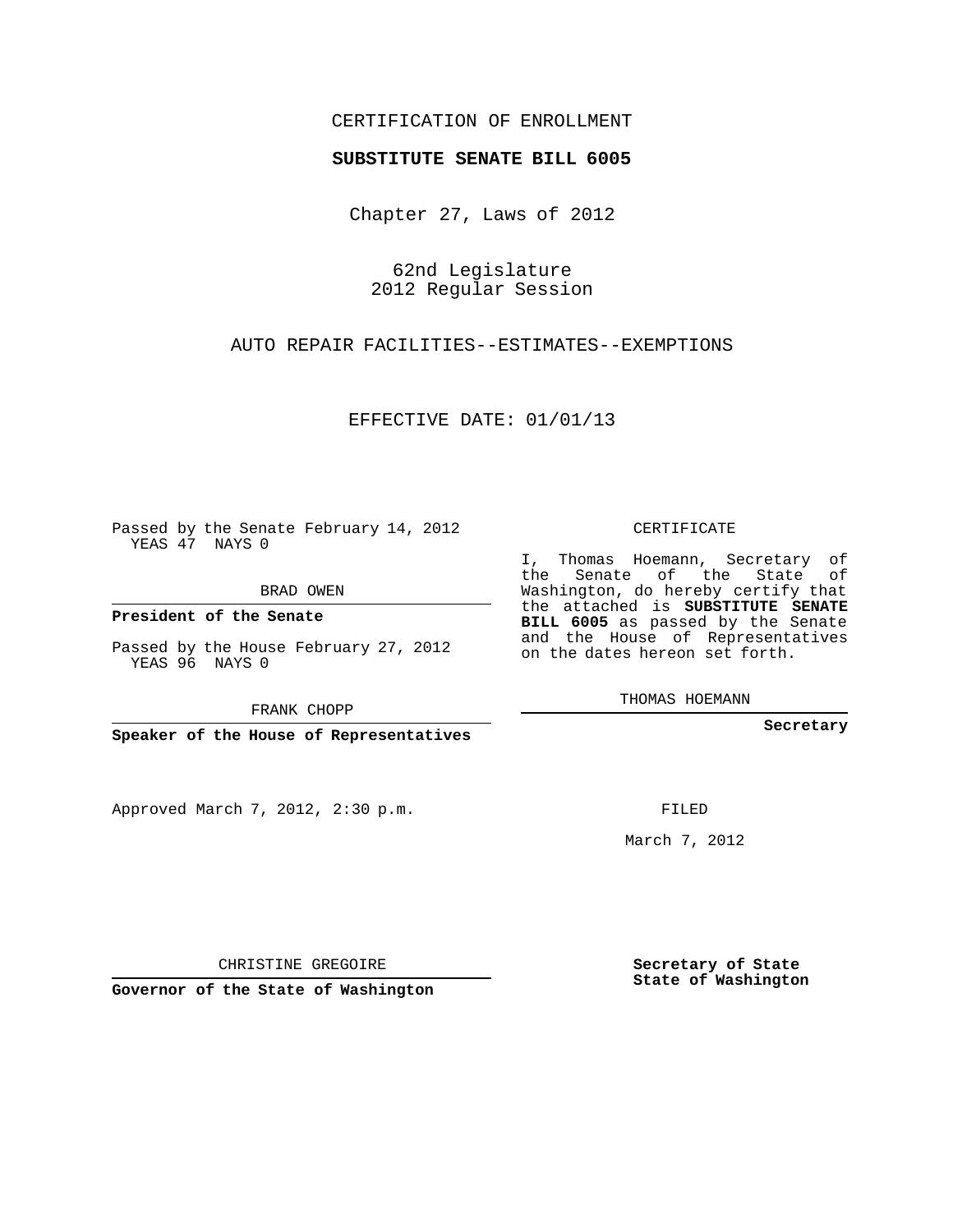## **SUBSTITUTE SENATE BILL 6005** \_\_\_\_\_\_\_\_\_\_\_\_\_\_\_\_\_\_\_\_\_\_\_\_\_\_\_\_\_\_\_\_\_\_\_\_\_\_\_\_\_\_\_\_\_

\_\_\_\_\_\_\_\_\_\_\_\_\_\_\_\_\_\_\_\_\_\_\_\_\_\_\_\_\_\_\_\_\_\_\_\_\_\_\_\_\_\_\_\_\_

Passed Legislature - 2012 Regular Session

## **State of Washington 62nd Legislature 2012 Regular Session**

**By** Senate Labor, Commerce & Consumer Protection (originally sponsored by Senators Carrell, Delvin, Fain, Sheldon, Hill, and Benton)

READ FIRST TIME 01/24/12.

 AN ACT Relating to the exemption of certain vehicles from the written estimate requirement for auto repair facilities; amending RCW 46.71.025; and providing an effective date.

BE IT ENACTED BY THE LEGISLATURE OF THE STATE OF WASHINGTON:

 **Sec. 1.** RCW 46.71.025 and 1993 c 424 s 5 are each amended to read as follows:

7 (1) Except as provided in subsections (3) and (4) of this section, a repair facility prior to providing parts or labor shall provide the customer or the customer's designee with a written price estimate of the total cost of the repair, including parts and labor, or where collision repair is involved, aftermarket body parts or nonoriginal equipment manufacturer body parts, if applicable, or offer the following alternatives:

 "YOU ARE ENTITLED TO A WRITTEN PRICE ESTIMATE FOR THE REPAIRS YOU HAVE AUTHORIZED. YOU ARE ALSO ENTITLED TO REQUIRE THE REPAIR FACILITY TO OBTAIN YOUR ORAL OR WRITTEN AUTHORIZATION TO EXCEED THE WRITTEN PRICE ESTIMATE. YOUR SIGNATURE OR INITIALS WILL INDICATE YOUR SELECTION.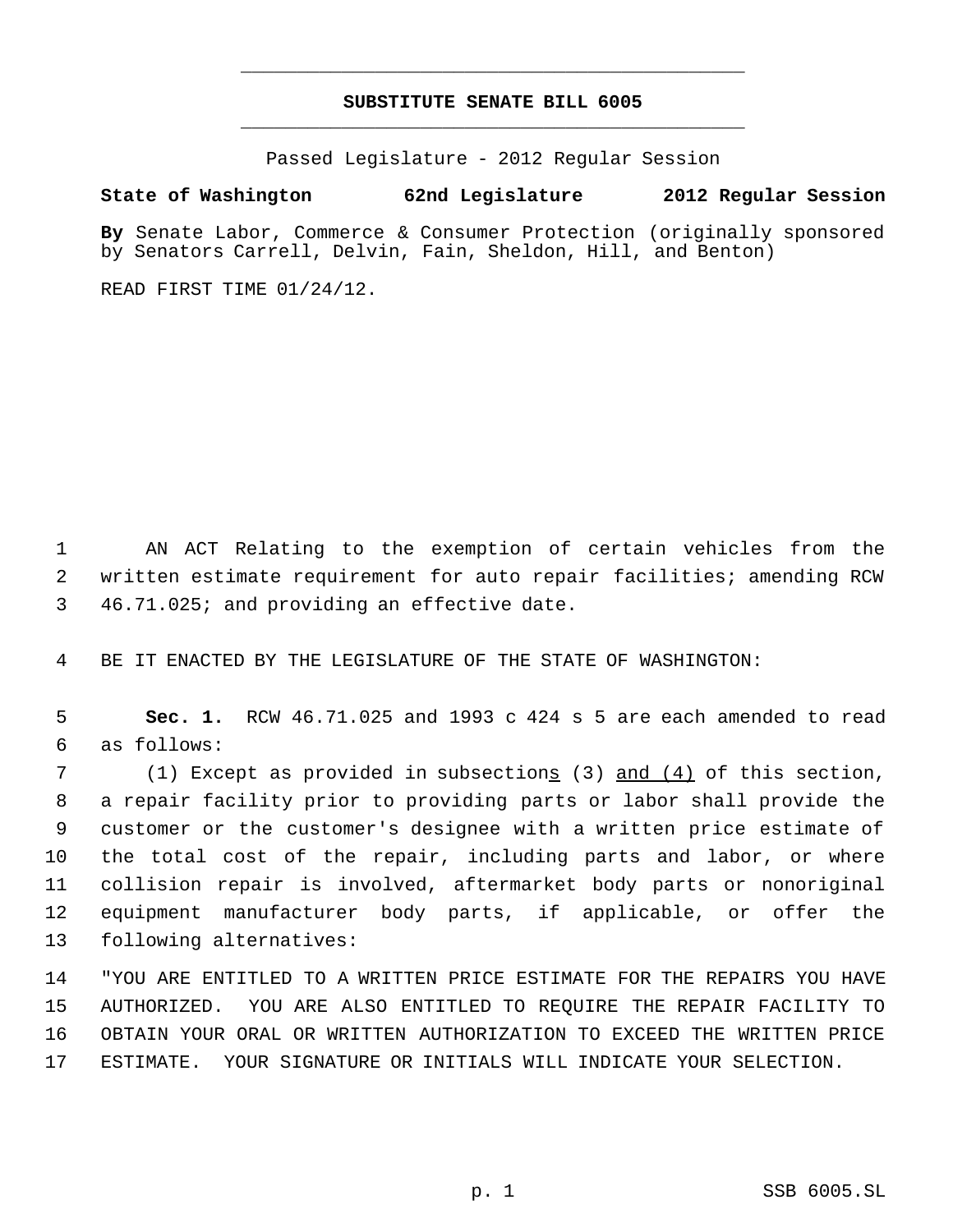1 1. I request an estimate in writing before you begin repairs. Contact me if the price will exceed this estimate by more than ten percent. 2. Proceed with repairs but contact me if the price will exceed \$. . . . . . 3. I do not want a written estimate.

|  | (Initial or signature) |                             |  |
|--|------------------------|-----------------------------|--|
|  |                        | Date: $\dots$ Time: $\dots$ |  |

 (2) The repair facility may not charge the customer more than one hundred ten percent, exclusive of retail sales tax, of the total shown on the written price estimate. Neither of these limitations apply if, before providing additional parts or labor the repair facility obtains either the oral or written authorization of the customer, or the customer's designee, to exceed the written price estimate. The repair facility or its representative shall note on the estimate the date and time of obtaining an oral authorization, the additional parts and labor required, the estimated cost of the additional parts and labor, or where collision repair is involved, aftermarket body parts or nonoriginal equipment manufacturer body parts, if applicable, the name or identification number of the employee who obtains the authorization, and the name and telephone number of the person authorizing the additional costs.

 (3) A written estimate shall not be required when the customer's motor vehicle or component has been brought to an automotive repair facility's regular place of business without face-to-face contact between the customer and the repair facility. Face-to-face contact means actual in-person discussion between the customer or his or her designee and the agent or employee of the automotive repair facility authorized to intake vehicles or components. However, prior to providing parts and labor, the repair facility must obtain either the oral or written authorization of the customer or the customer's designee. The repair facility or its representative shall note on the estimate or repair order the date and time of obtaining an oral authorization, the total amount authorized, the name or identification